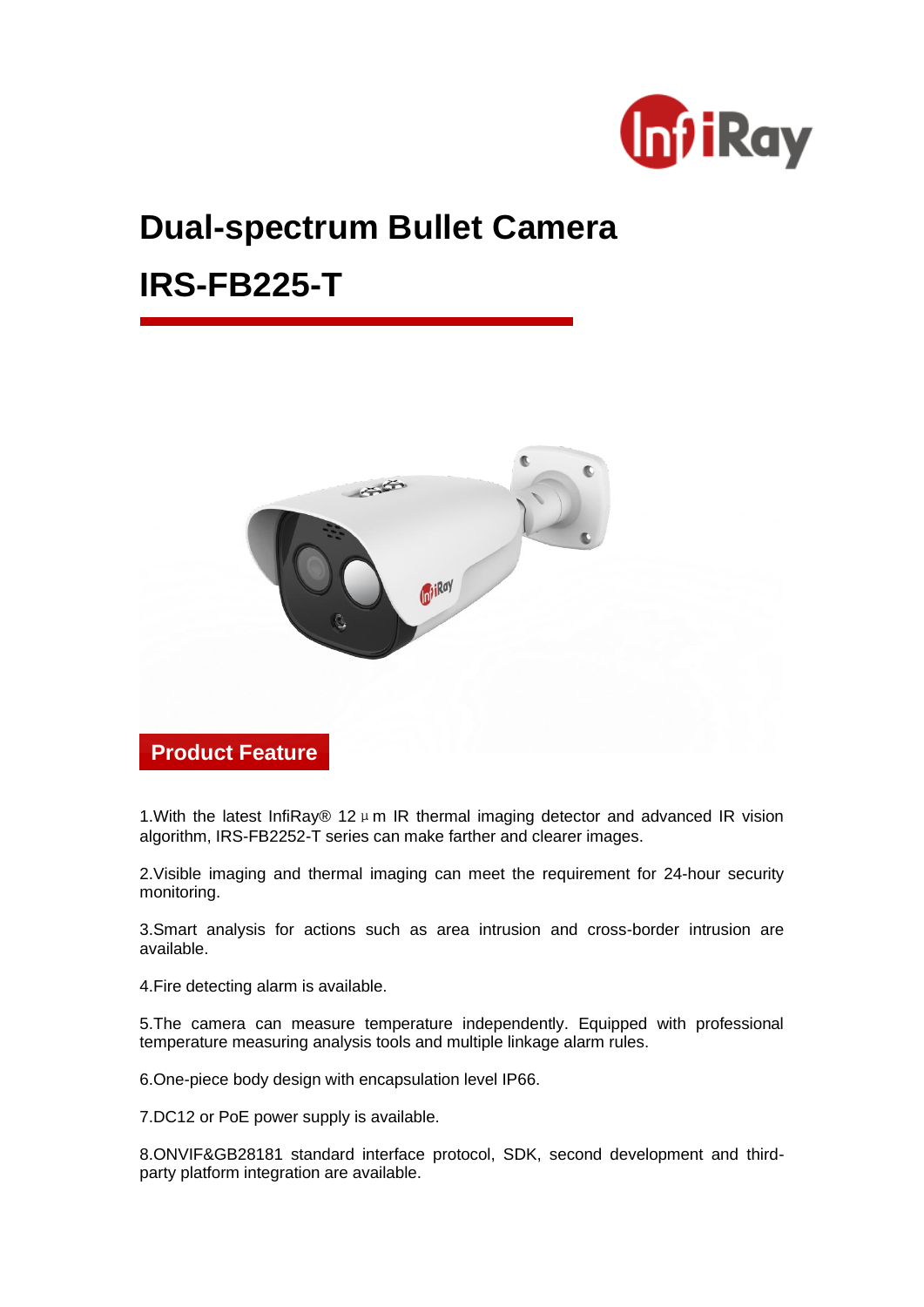

## **Camera Specifications**

| <b>Technical Specifications</b>     |                                       | IRS-FB225-T                                                                                                                                                   |              |                            |  |  |
|-------------------------------------|---------------------------------------|---------------------------------------------------------------------------------------------------------------------------------------------------------------|--------------|----------------------------|--|--|
|                                     | Detector Type                         | VOx, uncooled FPA detectors                                                                                                                                   |              |                            |  |  |
|                                     | <b>Spectral Range</b>                 | $8 \sim 14 \mu m$                                                                                                                                             |              |                            |  |  |
|                                     | <b>NETD</b>                           | ≤40mK @25°C,F#1.0                                                                                                                                             |              |                            |  |  |
|                                     | Resolution                            | 256×192                                                                                                                                                       |              |                            |  |  |
|                                     | Pixel                                 | $12 \mu m$                                                                                                                                                    |              |                            |  |  |
| <b>Thermal</b>                      | Focal Length                          | 3.2 <sub>mm</sub><br>7mm<br>10mm<br>Athermal fixed focus                                                                                                      |              |                            |  |  |
| <b>Parameters</b>                   | Focus Type                            |                                                                                                                                                               |              |                            |  |  |
|                                     | <b>FOV</b>                            | 56.0°×42.2°                                                                                                                                                   | 24.8°×18.7°  | 17.5°×11.3°                |  |  |
|                                     | F#                                    | 1.1                                                                                                                                                           | $\mathbf{1}$ | $\mathbf{1}$               |  |  |
|                                     | <b>IFOV</b>                           | 3.75mrad                                                                                                                                                      | 1.7mrad      | 1.2mrad                    |  |  |
|                                     | Palette                               | 18 palettes available such as<br>Whitehot/Blackhot/Rainbow.                                                                                                   |              |                            |  |  |
| Sensor                              |                                       |                                                                                                                                                               |              |                            |  |  |
|                                     |                                       | 5MP 1/2.8" Progressive Scan CMOS                                                                                                                              |              |                            |  |  |
|                                     | Max. Resolution                       | 2560×1920 (visible)                                                                                                                                           |              |                            |  |  |
|                                     | Focal Length                          | 4 <sub>mm</sub>                                                                                                                                               | 8mm          | 12mm                       |  |  |
|                                     | Focus Type                            | <b>Fixed focus</b>                                                                                                                                            |              |                            |  |  |
|                                     | <b>FOV</b>                            | 82°×59°                                                                                                                                                       | 39°×29°      | $25^\circ \times 18^\circ$ |  |  |
| <b>Visible</b><br><b>Parameters</b> | Min. Illumination                     | Color:0.005Lux, Black&white:0.0005Lux,<br>IR light on: OLux                                                                                                   |              |                            |  |  |
|                                     | Wide Dynamic                          | 120dB                                                                                                                                                         |              |                            |  |  |
|                                     | Day/Night<br>Conversion               | ICR auto conversion/ Electronic color to B/W                                                                                                                  |              |                            |  |  |
|                                     | <b>Digital Noise</b><br>Reduction     | 3D <sub>NR</sub>                                                                                                                                              |              |                            |  |  |
|                                     | Filling Light                         | Infrared filling light, maximum filling distance 30m                                                                                                          |              |                            |  |  |
|                                     | Dual-Spectrum                         | Support the thermal image to fuse visible image to                                                                                                            |              |                            |  |  |
|                                     | Fusion                                | improve the image details                                                                                                                                     |              |                            |  |  |
| Dual-spectrum<br><b>Parameters</b>  | Temperature<br>Information<br>Overlay | The camera displays a digital camera image with<br>superimposed thermal imaging information (only<br>support thermographic rules and thermographic<br>values) |              |                            |  |  |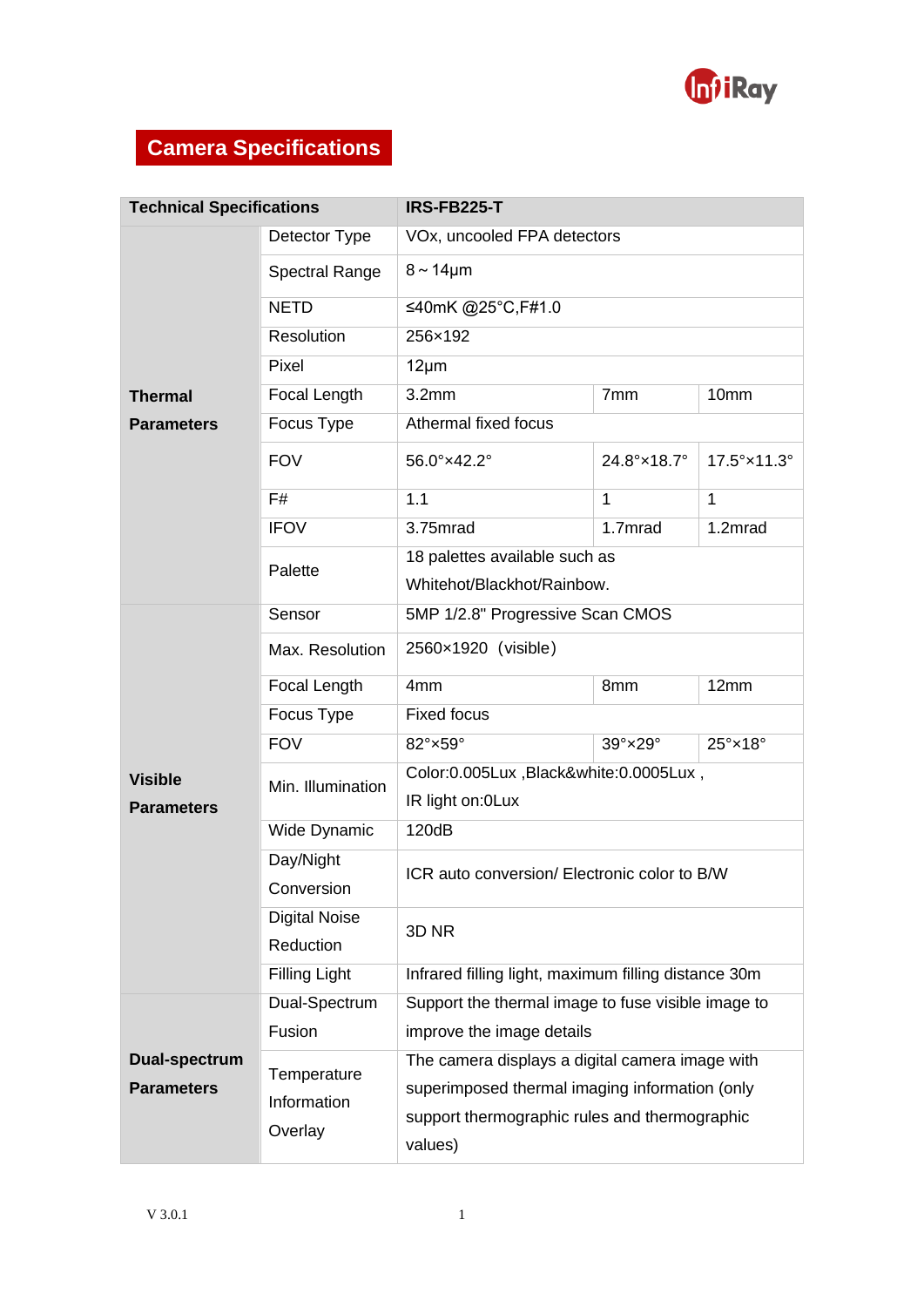

|                                    | <b>Network</b>              | IPv4,HTTP,HTTPS,FTP,SMTP,UPnP,DNS,DDNS,N                                |  |  |  |
|------------------------------------|-----------------------------|-------------------------------------------------------------------------|--|--|--|
| <b>Network</b><br><b>Functions</b> | Protocol                    | TP,RTSP,RTCP,RTP,TCP,UDP,IGMP,ICMP,DHCP                                 |  |  |  |
|                                    | Interoperability            | ONVIF、GB28181、SDK                                                       |  |  |  |
|                                    | Number of<br>Videos         | Support up to 8 channels                                                |  |  |  |
|                                    | Previewed<br>Simultaneously |                                                                         |  |  |  |
|                                    | User                        | Up to 32 users, divided into 3 levels: administrators,                  |  |  |  |
|                                    | Management                  | operators and users                                                     |  |  |  |
|                                    |                             | Support browsers such as Google, Firefox, Edge, 360                     |  |  |  |
|                                    | <b>Browser</b>              | (chrome kernel), and multiple languages (at least                       |  |  |  |
|                                    |                             | Chinese and English are supported)                                      |  |  |  |
|                                    | Max. Resolution             | 2560×1920(visible),1280×960(thermal)                                    |  |  |  |
|                                    | Image Format                | <b>JPEG</b>                                                             |  |  |  |
|                                    | Audio                       |                                                                         |  |  |  |
|                                    | Compression                 | G.711a/G.711u/AAC/PCM                                                   |  |  |  |
|                                    | Standard                    |                                                                         |  |  |  |
|                                    | Video                       |                                                                         |  |  |  |
|                                    | Compression                 | H.264/H.265                                                             |  |  |  |
|                                    | Standard                    |                                                                         |  |  |  |
|                                    |                             | Visible:                                                                |  |  |  |
|                                    |                             | PAL:25fps(2560x1920),25fps(2560x1440),25fps(192                         |  |  |  |
|                                    |                             | $0 \times 1080$                                                         |  |  |  |
|                                    | Main Stream                 | NTSC:30fps(2560x1920),30fps(2560x1440),30fps(19                         |  |  |  |
| <b>Video</b>                       |                             | 20×1080)                                                                |  |  |  |
| <b>Parameters</b>                  |                             | Thermal:                                                                |  |  |  |
|                                    |                             | PAL:25fps(1280x960),25fps(1024x768)                                     |  |  |  |
|                                    |                             | NTSC:30fps(1280×960),30fps(1024×768)                                    |  |  |  |
|                                    |                             | Visible                                                                 |  |  |  |
|                                    |                             | PAL:25fps(1920x1080),25fps(1280x720),25fps(704x                         |  |  |  |
|                                    |                             | 576),25fps(352×288)                                                     |  |  |  |
|                                    | Sub stream                  | NTSC:30fps(1920x1080),30fps(1280x720),30fps(704                         |  |  |  |
|                                    |                             | $x480$ , 30fps(352 $x240$ )                                             |  |  |  |
|                                    |                             |                                                                         |  |  |  |
|                                    |                             | Thermal:                                                                |  |  |  |
|                                    |                             | PAL:25fps(640×480),25fps(320×288)<br>NTSC:30fps(640×480),30fps(320×240) |  |  |  |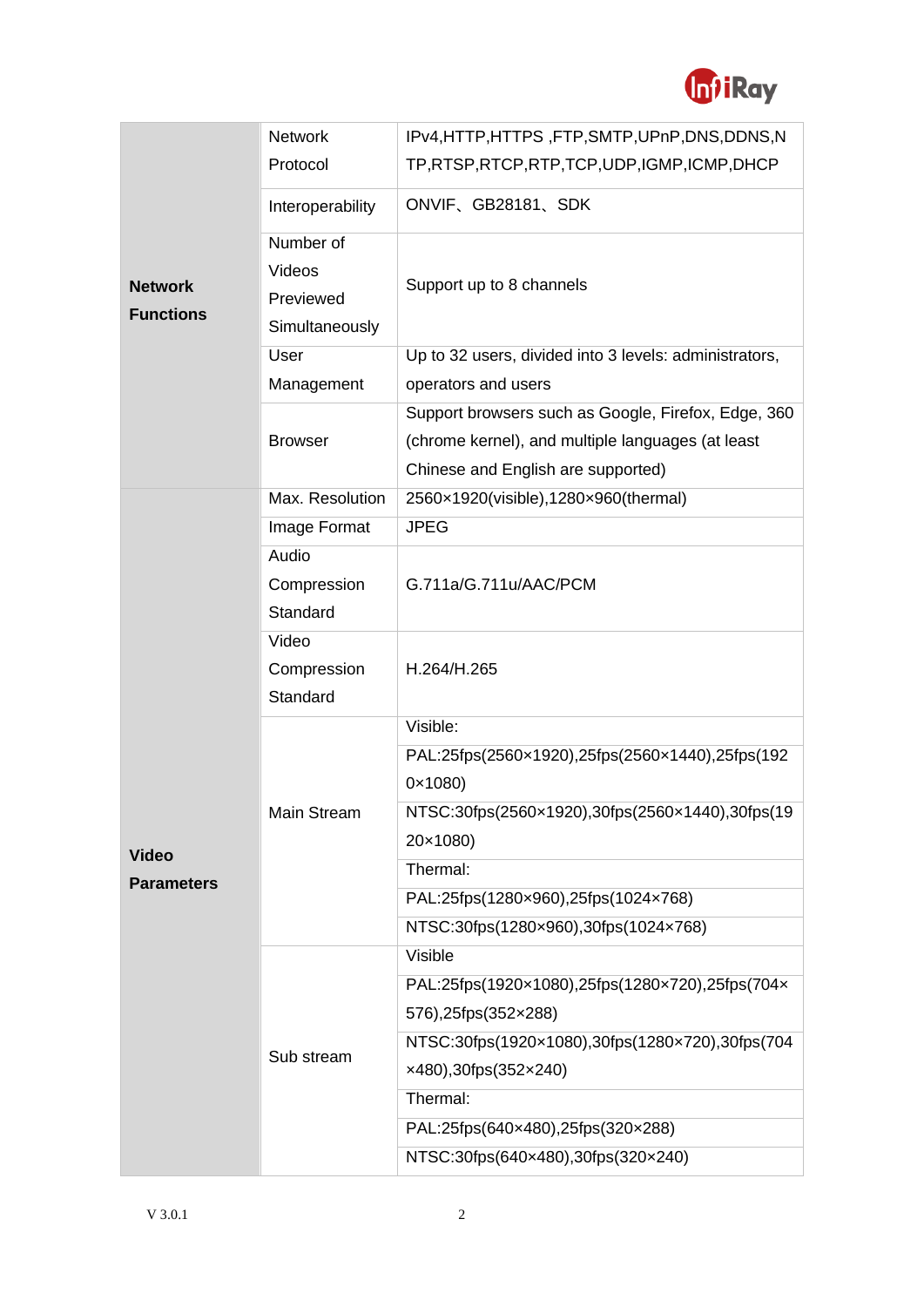

|                                        | Measuring                                    | $-20^{\circ}$ C ~ +550 $^{\circ}$ C                                                                                                                                                       |  |  |
|----------------------------------------|----------------------------------------------|-------------------------------------------------------------------------------------------------------------------------------------------------------------------------------------------|--|--|
| <b>Temperature</b>                     | Range                                        |                                                                                                                                                                                           |  |  |
|                                        | Measuring                                    | ±2°C or ±2% (The larger value shall prevail)                                                                                                                                              |  |  |
| <b>Measurement</b>                     | Accuracy                                     |                                                                                                                                                                                           |  |  |
|                                        | Temperature                                  | Whole frame, spot (12), line (12), region (12), support                                                                                                                                   |  |  |
|                                        | Analysis                                     | temperature measurement rules and linkage alarms                                                                                                                                          |  |  |
|                                        | Fire Warning                                 | Support fire detection                                                                                                                                                                    |  |  |
| <b>Smart</b><br><b>Functions</b>       | <b>Smart Video</b>                           | Alarm trigger recording, disconnection trigger<br>recording                                                                                                                               |  |  |
|                                        | <b>Smart Alarming</b>                        | Support triggering alarm and linkage alarm of network<br>disconnection, IP address conflict, memory error,<br>illegal access and abnormal detection, strong light<br>protection detection |  |  |
|                                        | <b>Smart Detecting</b>                       | Support area intrusion, cross-border intrusion<br>(distinguishing human/vehicles), dynamic detection<br>analysis, heat source tracking analysis, etc.                                     |  |  |
|                                        | Voice Intercom                               | Support two-way voice intercom                                                                                                                                                            |  |  |
|                                        | Linkage Alarm                                | Video/image/mail/ alarm output / sound and light                                                                                                                                          |  |  |
|                                        |                                              | alarm (built-in)                                                                                                                                                                          |  |  |
|                                        | Power Interface                              | DC 12V±25% / PoE(802.3af)                                                                                                                                                                 |  |  |
|                                        | Communication<br>Interface                   | 1 RJ45 10M/100M adaptive Ethernet port                                                                                                                                                    |  |  |
|                                        | Audio Input                                  | 1 channel audio input                                                                                                                                                                     |  |  |
|                                        | Audio Output                                 | 1 channel audio output, 1 channel built-in speaker                                                                                                                                        |  |  |
| <b>System</b><br><b>Interface</b>      | Alarm Input                                  | 2 channel DC $0 \sim 5V$ alarm input                                                                                                                                                      |  |  |
|                                        | Alarm output                                 | 1 channel open relay output                                                                                                                                                               |  |  |
|                                        | Storage<br>Interface                         | Micro SD memory (maximum 256G)                                                                                                                                                            |  |  |
|                                        | <b>Reset Button</b>                          | Support                                                                                                                                                                                   |  |  |
|                                        | <b>RS485</b>                                 | 1 channel RS485 and support Pelco protocol                                                                                                                                                |  |  |
| <b>General</b><br><b>Specification</b> | Operating<br>Temperature&<br><b>Humidity</b> | $-40^{\circ}C \sim +70^{\circ}C$ ; <95%RH                                                                                                                                                 |  |  |
|                                        | <b>Protection Level</b>                      | IP67, TVS 6000V, lightning protection, anti-surge, in<br>line with level four standard of GB/T17626.5                                                                                     |  |  |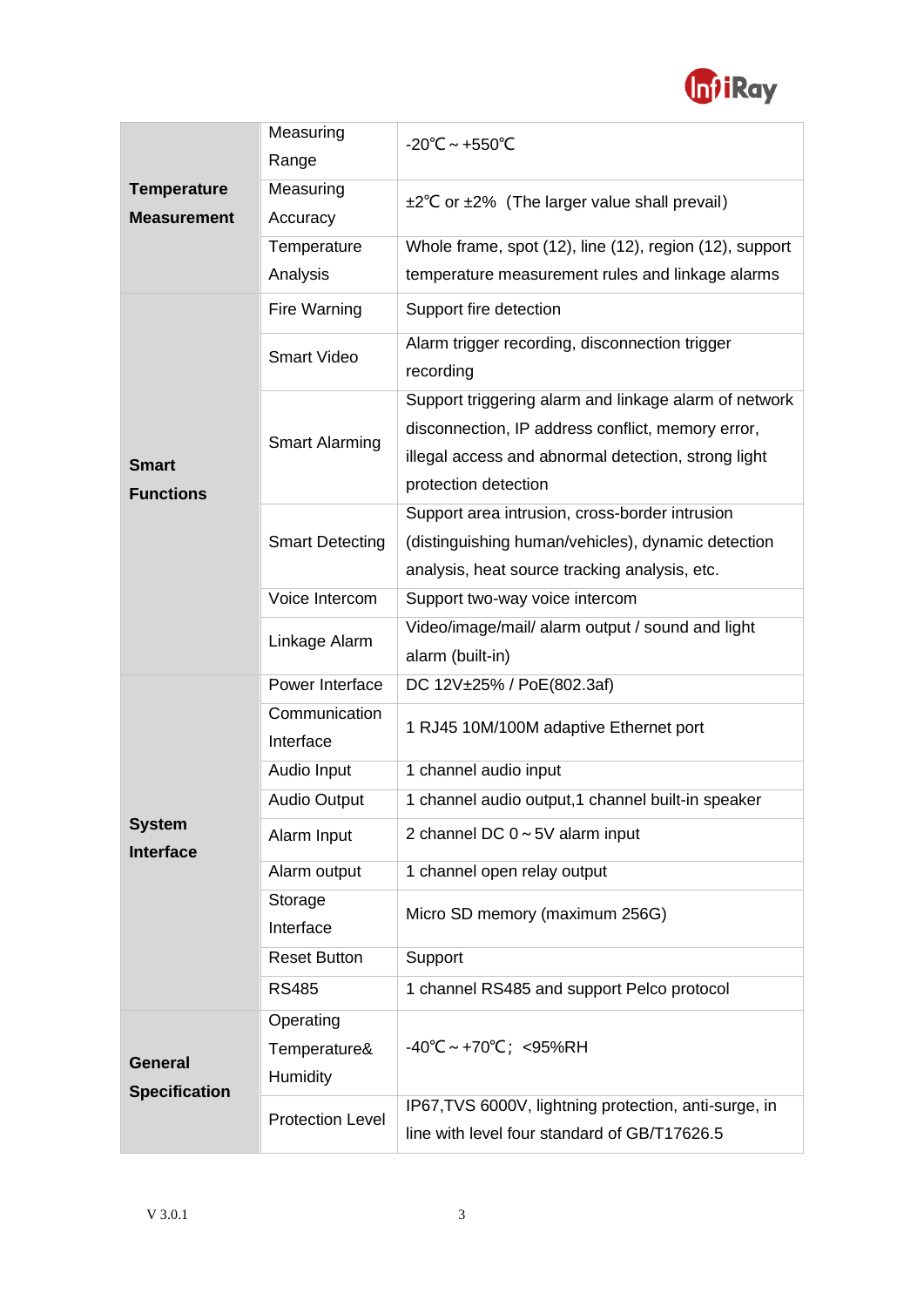

| Power<br>Consumption | Max < 3W                                     |
|----------------------|----------------------------------------------|
| Dimension            | 265x99x87 (minimum length can be adjusted to |
| (mm)                 | 253mm)                                       |
| Weight               | 950 <sub>g</sub>                             |

#### **Operating Distance**

The recommended distance of detecting, recognizing and identifying for human (1.8×0.5m) and vehicles (1.4×4.0m) are as follows:

DD stands for Detecting Distance;

RD stands for Recognizing Distance;

ID stands for Identifying Distance;

| <b>Equipped</b>   | <b>DD</b> | <b>DD</b> | <b>RD</b> | <b>RD</b>       | ID              | ID              |
|-------------------|-----------|-----------|-----------|-----------------|-----------------|-----------------|
| Lens              | (vehicle) | (human)   | (vehicle) | (human)         | (vehicle)       | (human)         |
| 3.2 <sub>mm</sub> | 409m      | 133m      | 102m      | 33 <sub>m</sub> | 51 <sub>m</sub> | 17 <sub>m</sub> |
| 7mm               | 894m      | 292m      | 224m      | 73m             | 112m            | 36m             |
| 10 <sub>mm</sub>  | 1661m     | 542m      | 415m      | 135m            | 208m            | 68m             |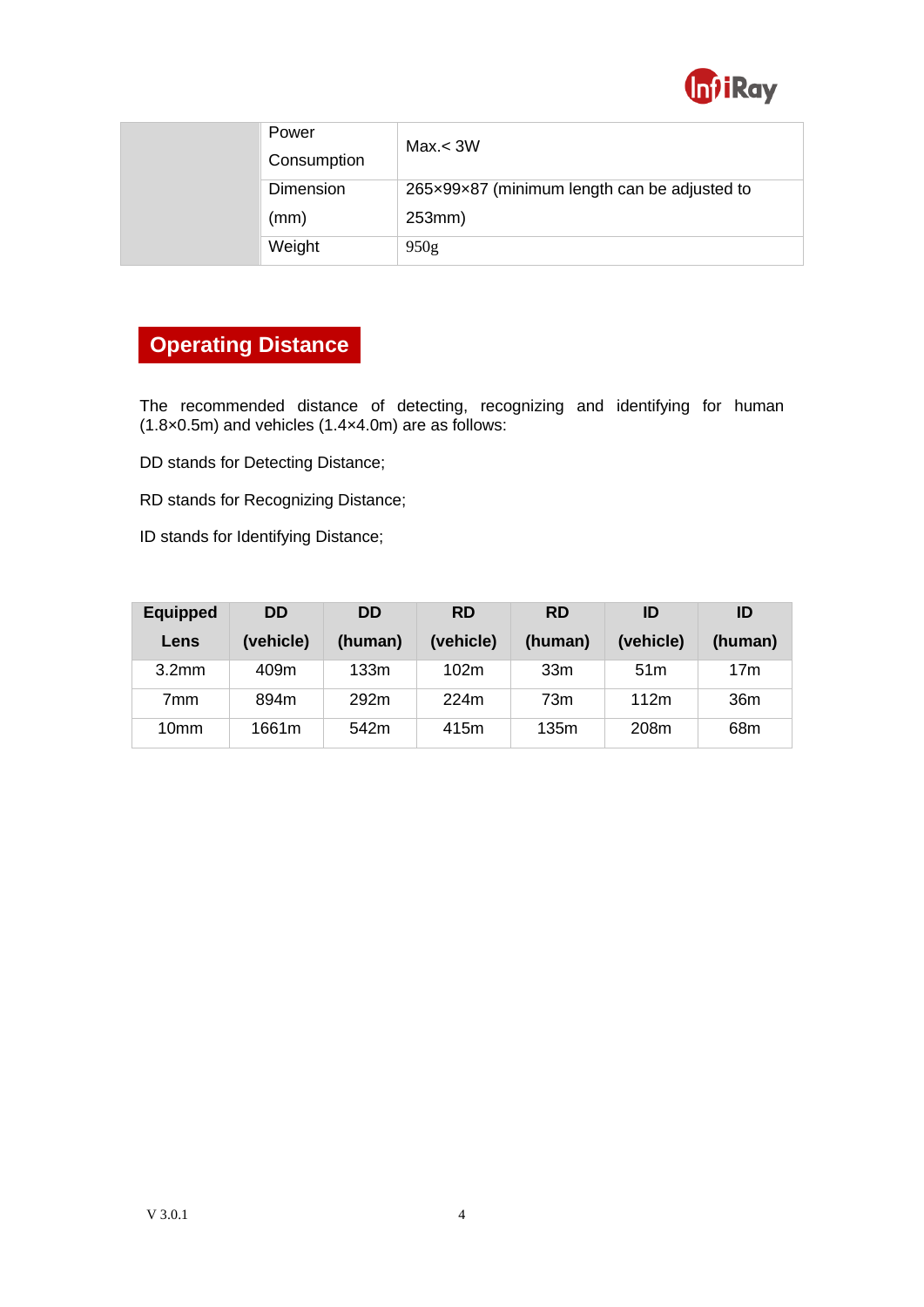

## **Operating Distance**

| <b>Equipped</b><br>Lens | <b>DD</b><br>(vehicle) | <b>DD</b><br>(human) | <b>Temperature</b><br><b>Measuring</b><br><b>Distance</b><br><b>Target</b><br>(2mx2m) | <b>Temperature</b><br><b>Measuring</b><br><b>Distance</b><br><b>Target</b><br>(1mx1m) | <b>Fire</b><br><b>Detecting</b><br><b>Distance</b><br><b>Target</b><br>(2mx2m) | <b>Fire</b><br><b>Detecting</b><br><b>Distance</b><br><b>Target</b><br>(1mx1m) |
|-------------------------|------------------------|----------------------|---------------------------------------------------------------------------------------|---------------------------------------------------------------------------------------|--------------------------------------------------------------------------------|--------------------------------------------------------------------------------|
| 3.2 <sub>mm</sub>       | 33 <sub>m</sub>        | 102m                 | 89 <sub>m</sub>                                                                       | 44m                                                                                   | 356m                                                                           | 178m                                                                           |
| 7 <sub>mm</sub>         | 73m                    | 224m                 | 194m                                                                                  | 97 <sub>m</sub>                                                                       | 750m                                                                           | 389m                                                                           |
| 10 <sub>mm</sub>        | 104m                   | 319m                 | 278m                                                                                  | 139m                                                                                  | 1000m                                                                          | 550 <sub>m</sub>                                                               |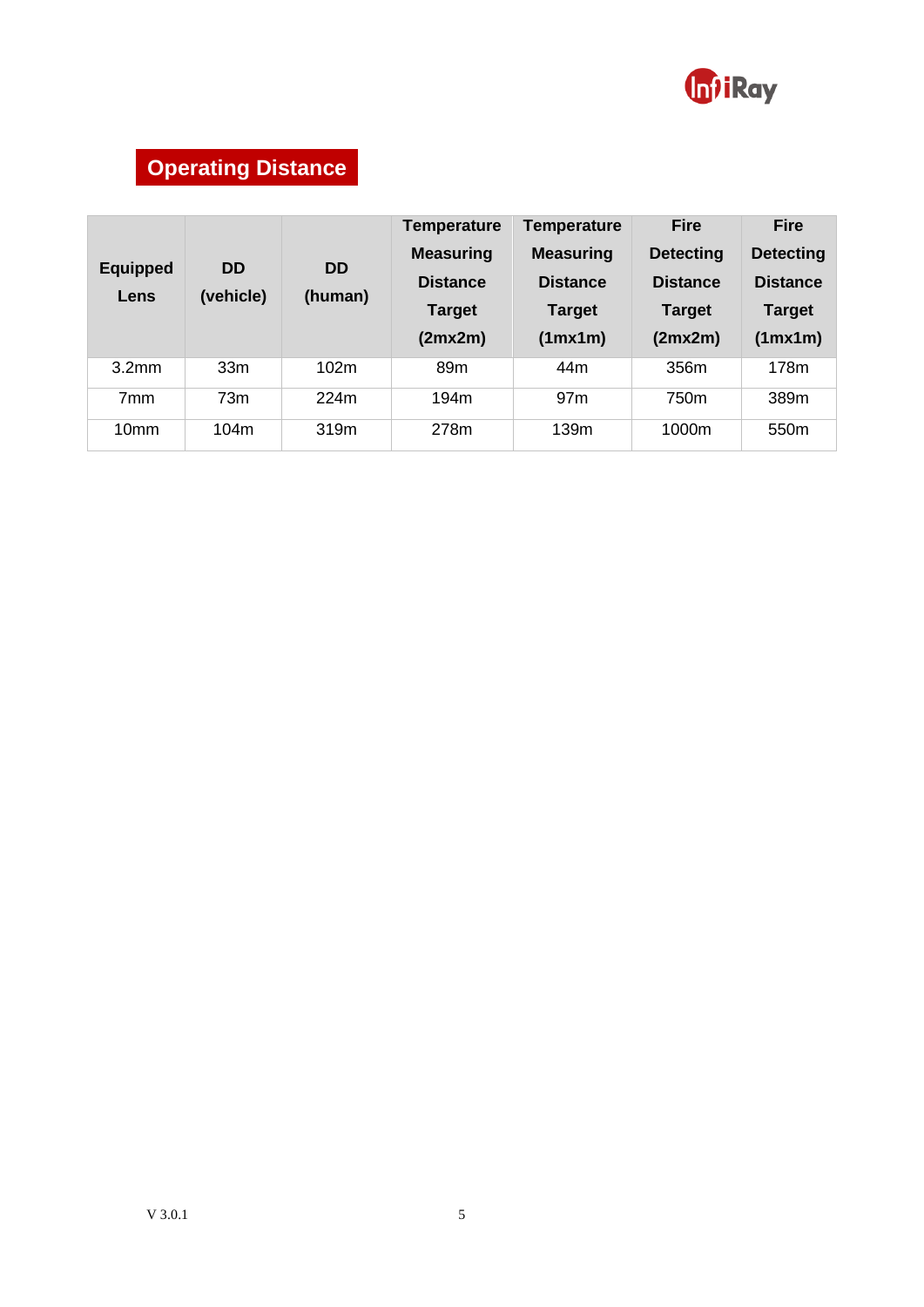

#### **Camera Structure and Dimensions**



90° Rotation

**Side View**



**Front View**



**Back View**